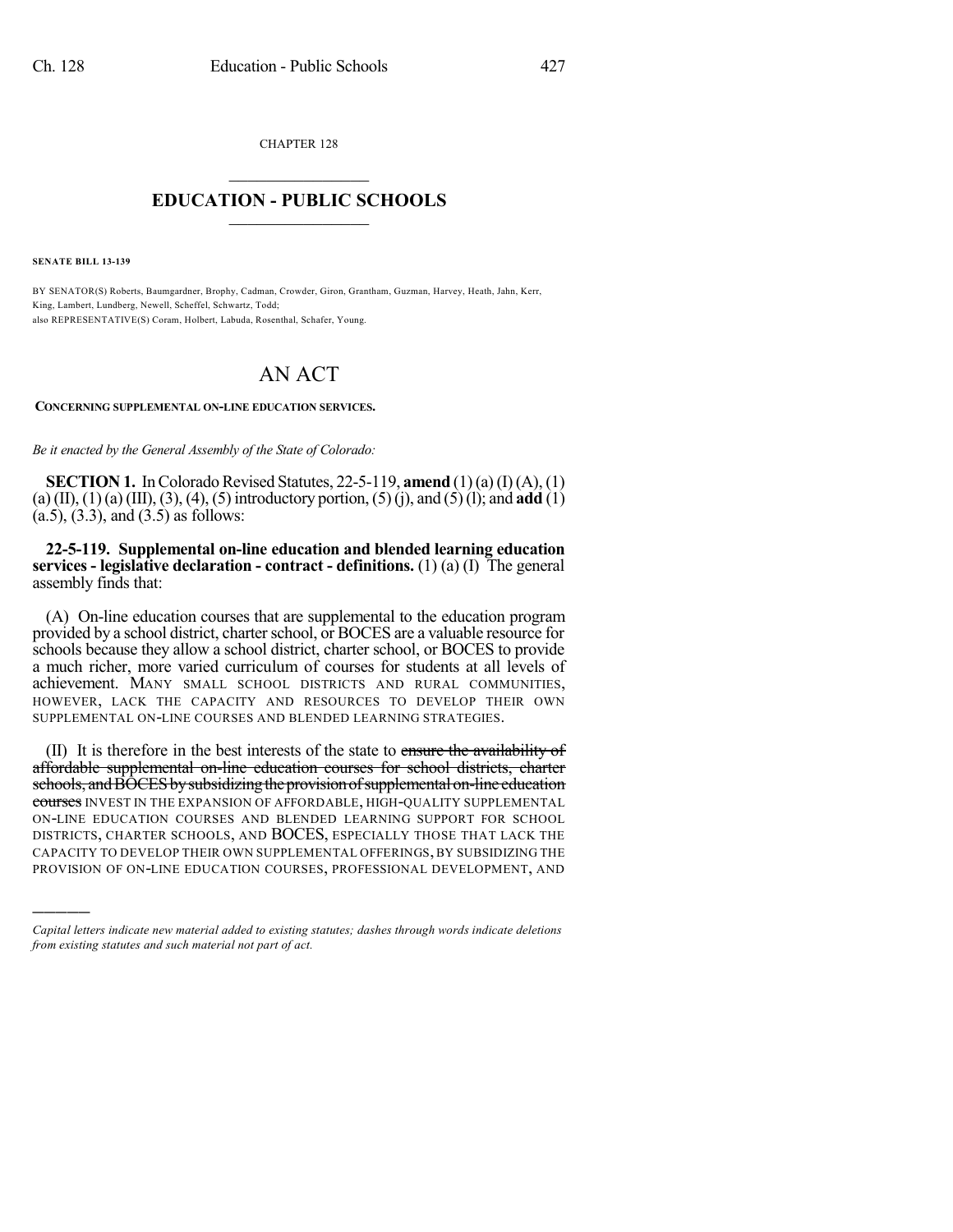TECHNICAL ASSISTANCE TO IMPLEMENT ON-LINE AND BLENDED LEARNING STATEWIDE.

(III) Due to its experience in assisting school districts in obtaining supplemental on-line courses WITH ON-LINE AND BLENDED LEARNING IN COLORADO, it is further in the best interests of the state to designate the mountain A BOCES to contract, with a provider of supplemental on-line education courses as a mechanism for reimbursement of the cost of providing the courses to school districts, charter schools, and BOCES and to reduce the cost of the courses THROUGH A REQUEST FOR A PROPOSAL PROCESS THAT ADHERES TO THE GOALS SET FORTH IN PARAGRAPH (a.5) OF THIS SUBSECTION (1) DEVELOPED IN CONSULTATION WITH THE DEPARTMENT, WITH ONE OR MORE NONPROFIT PROVIDERS TO PROVIDE RESOURCES FOR SCHOOL DISTRICTS, CHARTER SCHOOLS, AND BOCES IN THE FORM OF SUPPLEMENTAL ON-LINE COURSE OFFERINGS, PROFESSIONAL DEVELOPMENT FOR EDUCATORS, AND CONSULTING ASSISTANCE FOR SCHOOLS AND SCHOOL DISTRICTS WANTING TO USE ON-LINE AND BLENDED LEARNING FOR THEIR STUDENTS. IN CONTRACTING WITH PROVIDERS,THE PRIORITY SHALL RESULT IN THE EXPANSION OF STUDENT ACCESS TO QUALITY SUPPLEMENTAL ON-LINE COURSES AND RESOURCES AVAILABLE TO IMPLEMENT SUPPLEMENTAL ON-LINE AND BLENDED LEARNING IN SCHOOL DISTRICTS, CHARTER SCHOOLS, AND BOCES STATEWIDE.

(a.5) THE GENERAL ASSEMBLY ALSO FINDS THAT THE GOALS OF ON-LINE COURSES AND BLENDED LEARNING STRATEGIES ARE TO:

(I) EXPAND THE AVAILABILITY OF ON-LINE COURSES AND BLENDED LEARNING STRATEGIES;

(II) INCREASE THE NUMBER OF STUDENTS TAKING HIGH-QUALITY,EFFECTIVE,AND AFFORDABLE ON-LINE COURSES;

(III) ESTABLISH A PROGRAM TO WORK WITH SCHOOL DISTRICTS, CHARTER SCHOOLS,AND BOCESTO CREATE,OFFER,AND SUSTAIN THEIR OWN HIGH-QUALITY, EFFECTIVE, AND AFFORDABLE BLENDED LEARNING COURSES, AS WELL AS TARGETED PROFESSIONAL DEVELOPMENT AND MENTORING SUPPORT;

(IV) INCREASE THE CAPACITY OF EDUCATORS IN SCHOOL DISTRICTS, CHARTER SCHOOLS, AND BOCES TO UTILIZE STANDARDS, DATA, AND INTERVENTIONS IN REGULAR, ON-LINE, AND BLENDED LEARNING CLASSES; AND

(V) DOCUMENT AND SHARE BEST PRACTICES IN ON-LINE AND BLENDED LEARNING.

(3)  $\Theta$ n or before August 1, 2007, and on or before August 1 of each year thereafter through August 1, 2011, and on or before August 1, 2012, and on or before August 1 of every third year thereafter, the mountain BOCES ON OR BEFORE FEBRUARY 15, 2015, AND ON OR BEFORE FEBRUARY 15 OF EVERY THIRD YEAR THEREAFTER, THE BOCES DESIGNATED PURSUANT TO SUBSECTION (4) OF THIS SECTION SHALL, subject to available appropriations, shall contract with a provider CREATE A FAIR AND TRANSPARENT REQUEST FOR A PROPOSAL PROCESS TO SELECT ONE OR MORE NONPROFIT PROVIDERS to provide supplemental on-line education courses to RESOURCES FOR school districts, charter schools, and BOCES that choose to purchase the courses. At a minimum, the contract shall provide that: IN THE FORM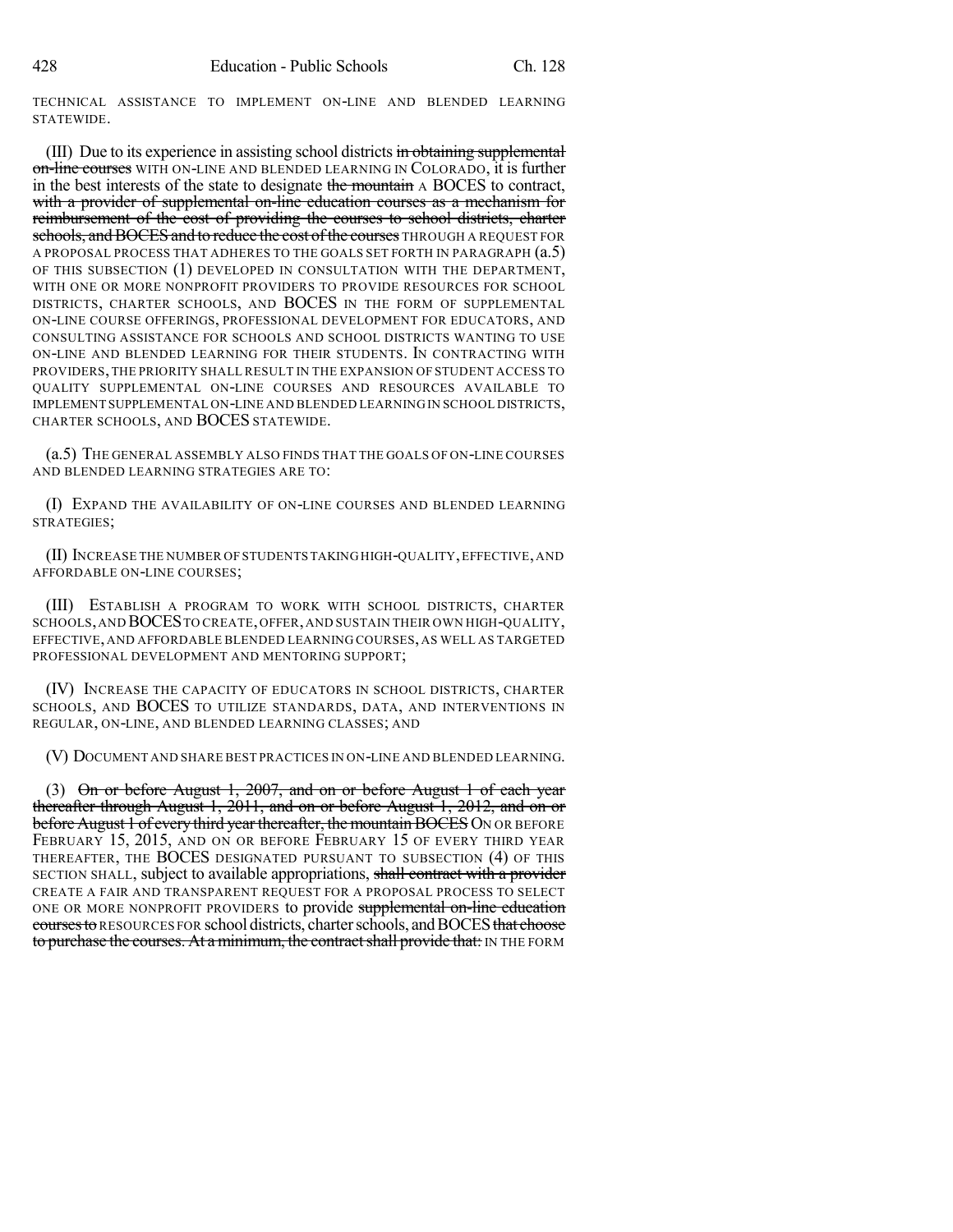OF SUPPLEMENTAL ON-LINE COURSE OFFERINGS, PROFESSIONAL DEVELOPMENT FOR EDUCATORS, AND CONSULTING ASSISTANCE FOR SCHOOL DISTRICTS, CHARTER SCHOOLS, AND BOCES WANTING TO USE ON-LINE AND BLENDED LEARNING FOR STUDENTS. PROPOSALS RECEIVED IN RESPONSE TO THE REQUEST FOR PROPOSALS MUST BE REVIEWED BY A COMMITTEE CONSISTING OF A REPRESENTATIVE FROM THE DESIGNATED BOCES; A REPRESENTATIVE FROM THE OFFICE IN THE DEPARTMENT RESPONSIBLE FOR ON-LINE AND BLENDED LEARNING;A NATIONAL EXPERT IN ON-LINE AND BLENDED LEARNING, TO BE SELECTED BY THE DESIGNATED BOCES AND THE DEPARTMENT; AN ADMINISTRATOR FROM AN ALTERNATIVE EDUCATION CAMPUS SCHOOL, TO BE SELECTED BY THE DESIGNATED BOCES AND THE DEPARTMENT; AND AN ADMINISTRATOR FROM A SCHOOL THAT PURCHASES ON-LINE OR BLENDED SERVICES, TO BE SELECTED BY THE DESIGNATED BOCES AND THE DEPARTMENT. THE COMMITTEE MUST CONVENE AT LEAST NINETY DAYS PRIOR TO THE RELEASE OF THE REQUEST FOR PROPOSALS. THE COMMITTEE SHALL REVIEW ALL PROPOSALS USING AN ESTABLISHED RUBRIC AND SHALL RECOMMEND ONE OR MORE PROVIDERS FOR APPROVAL TO THE BOCES DESIGNATED PURSUANT TO SUBSECTION (4) OF THIS SECTION. IF THE DESIGNATED BOCES CHOOSES NOT TO FOLLOW THE RECOMMENDATIONS OF THE COMMITTEE CONCERNING ANY PROVIDER, IT SHALL PROVIDE THE COMMITTEE WITH A WRITTEN EXPLANATION OF ITS RATIONALE FOR SO DOING.

(a) Supplemental on-line education courses shall be provided to a purchasing school district, charter school, or BOCES at a cost of no more than two hundred dollars per student per semester course; and

(b) The cost perstudent persemester course charged to the school district, charter school, or BOCES shall not increase regardless of the number of students enrolled or the number of courses provided.

(3.3) SUPPLEMENTAL ON-LINE EDUCATION COURSES MUST BE PROVIDED TO A PURCHASING SCHOOL DISTRICT, CHARTER SCHOOL, OR BOCES AT AN AFFORDABLE TOTAL PROGRAM COST FOR HIGH-QUALITY, ACCREDITED COURSES WITH LOCAL SUPPORT.

(3.5) EACH HIGH SCHOOL STUDENT IN COLORADO MAY TAKE AT LEAST ONE SUPPLEMENTAL ON-LINE COURSE PER YEAR. THE SUPPLEMENTAL ON-LINE COURSE PROVIDER SHALL REPORT TO THE BOCES DESIGNATED PURSUANT TO SUBSECTION (4) OF THIS SECTION WHICH STUDENTS ARE PARTICIPATING IN SUPPLEMENTAL ON-LINE COURSES SO THE BOCES DESIGNATED PURSUANT TO SUBSECTION (4) OF THIS SECTION CAN TRACK STUDENT ACADEMIC PERFORMANCE FOR THOSE STUDENTS TAKING SUPPLEMENTAL ON-LINE COURSES. THE BOCES DESIGNATED PURSUANT TO SUBSECTION (4) OF THIS SECTION SHALL ANNUALLY COLLECT DATA RELATED TO COMPLETION AND PASSAGE RATES FROM ANY NONPROFIT PROVIDERS SELECTED TO PROVIDE ON-LINE AND BLENDED LEARNING AND REPORT THAT DATA TO THE DEPARTMENT. THE DATA COLLECTED BY THE DEPARTMENT MUST BE COLLECTED THROUGH EXISTING STUDENT DATA COLLECTION SYSTEMS AND IN COMPLIANCE WITH ALL STATE AND FEDERAL LAWS AND REGULATIONS CONCERNING THE PRIVACY OF INFORMATION, INCLUDING BUT NOT LIMITED TO THE FEDERAL "FAMILY EDUCATION RIGHTS AND PRIVACY ACT OF 1974", 20 U.S.C. SEC. 1232g, AS AMENDED.

(4) The general assembly shall annually appropriate to the department of